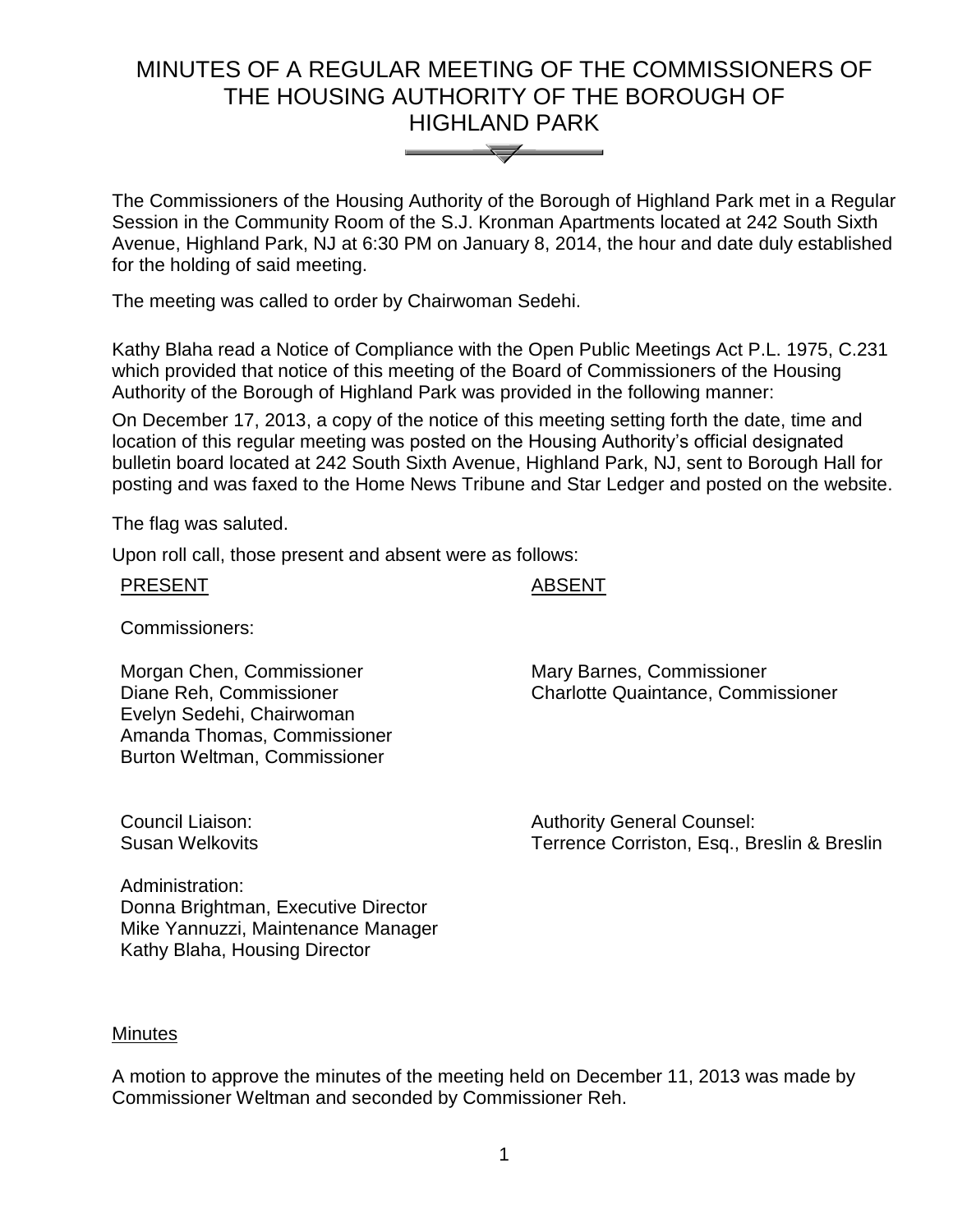| <b>ROLL CALL:</b> | Barnes Chen Quaintance Reh Sedehi Thomas Weltman |
|-------------------|--------------------------------------------------|
| AYES:             | Chen Reh Sedehi Thomas Weltman                   |
| NAYS:             | <b>None</b>                                      |
| Abstain:          | <b>None</b>                                      |
| Absent:           | Barnes Quaintance                                |

The Chair thereupon declared said motion approved.

#### Public Comment

M.P. stated that Rich Sweeney worked so hard clearing the snow. She also inquired as to where the chair went in the laundry room. (Rich put the chair back.)

Regis Methven stated that he received a call from the Attorney General's office that he filled out the Resident Council application incorrectly so it was returned. He stated that the hallways are cold and could a heater be installed. He also stated that the generator gave off a carbon dioxide smell.

Executive Director Brightman stated that heaters cannot be put in the hallways and that CO doesn't give off a smell and asked if he was referring to a diesel fuel smell.

Mr. Methven responded that he was.

Executive Director Brightman stated that if we get RAD, we could possibly vent the pipes to the roof to elevate the smell of diesel when the generator runs.

Communications - none

Reports

#### Executive Director Brightman's Report:

Commissioner Weltman questioned the phone explanation and why are we using ATT and not Verizon for long distance? He also asked what is "answer anytime."

Executive Director Brightman responded that it was the emergency after hour's phone service.

Commissioner Chen asked if we researched voice over IP option.

Executive Director Brightman responded that she would have Christina Smolder get in touch with him to explore this option.

#### Jani's Report:

Commissioner Weltman asked if the quality of services were affected by less hours.

Executive Director Brightman said that they were not.

#### Comments:

Executive Director Brightman reported that the two court evictions were paid in full.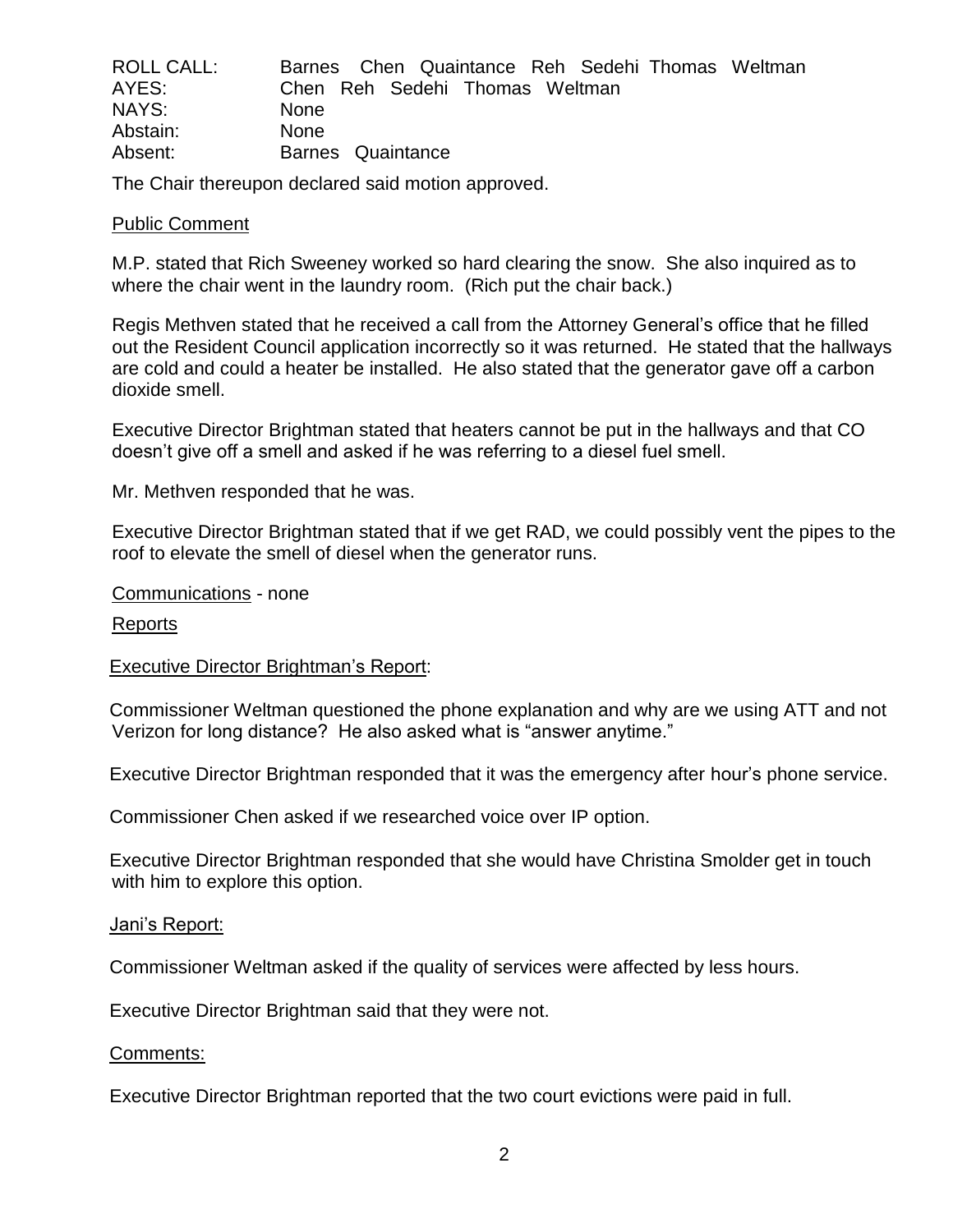# RESOLUTIONS

a) Reso #2014-1 – Designation of Official Newspapers

Motion moved by Commissioner Weltman and seconded by Commissioner Chen to adopt Resolution #2014-1.

| <b>ROLL CALL:</b> | Barnes Chen Quaintance Reh Sedehi Thomas Weltman |
|-------------------|--------------------------------------------------|
| AYES:             | Chen Reh Sedehi Thomas Weltman                   |
| NAYS:             | <b>None</b>                                      |
| Abstain:          | <b>None</b>                                      |
| Absent:           | Barnes Quaintance                                |

The Chair thereupon declared said motion approved.

b) Reso #2014-2 – Adopting Monthly Bill List

Motion moved by Commissioner Weltman and seconded by Commissioner Thomas to adopt Resolution #2014-2.

| ROLL CALL: | Barnes Chen Quaintance Reh Sedehi Thomas Weltman |
|------------|--------------------------------------------------|
| AYES:      | Chen Reh Sedehi Thomas Weltman                   |
| NAYS:      | <b>None</b>                                      |
| Abstain:   | <b>None</b>                                      |
| Absent:    | Barnes Quaintance                                |

The Chair thereupon declared said motion approved.

c) Reso #2014-3 – Authorizing the Use of Competitive Contracting in Accordance with N.J.S.A. 40A:11-4.1 Et Seq. for the Award of Contracts for Legal Services & Accounting **Services** 

Motion moved by Commissioner Reh and seconded by Commissioner Chen to adopt Resolution #2014-3.

| <b>ROLL CALL:</b> | Barnes Chen Quaintance Reh Sedehi Thomas Weltman |
|-------------------|--------------------------------------------------|
| AYES:             | Chen Reh Sedehi Thomas Weltman                   |
| NAYS:             | <b>None</b>                                      |
| Abstain:          | <b>None</b>                                      |
| Absent:           | Barnes Quaintance                                |

The Chair thereupon declared said motion approved.

Commissioner Weltman stated that this was a good idea and two instead of five years was perfect.

#### New Business

Executive Director Brightman stated that she wrote a tenant evacuation plan.

Councilwoman Welkovits requested a copy.